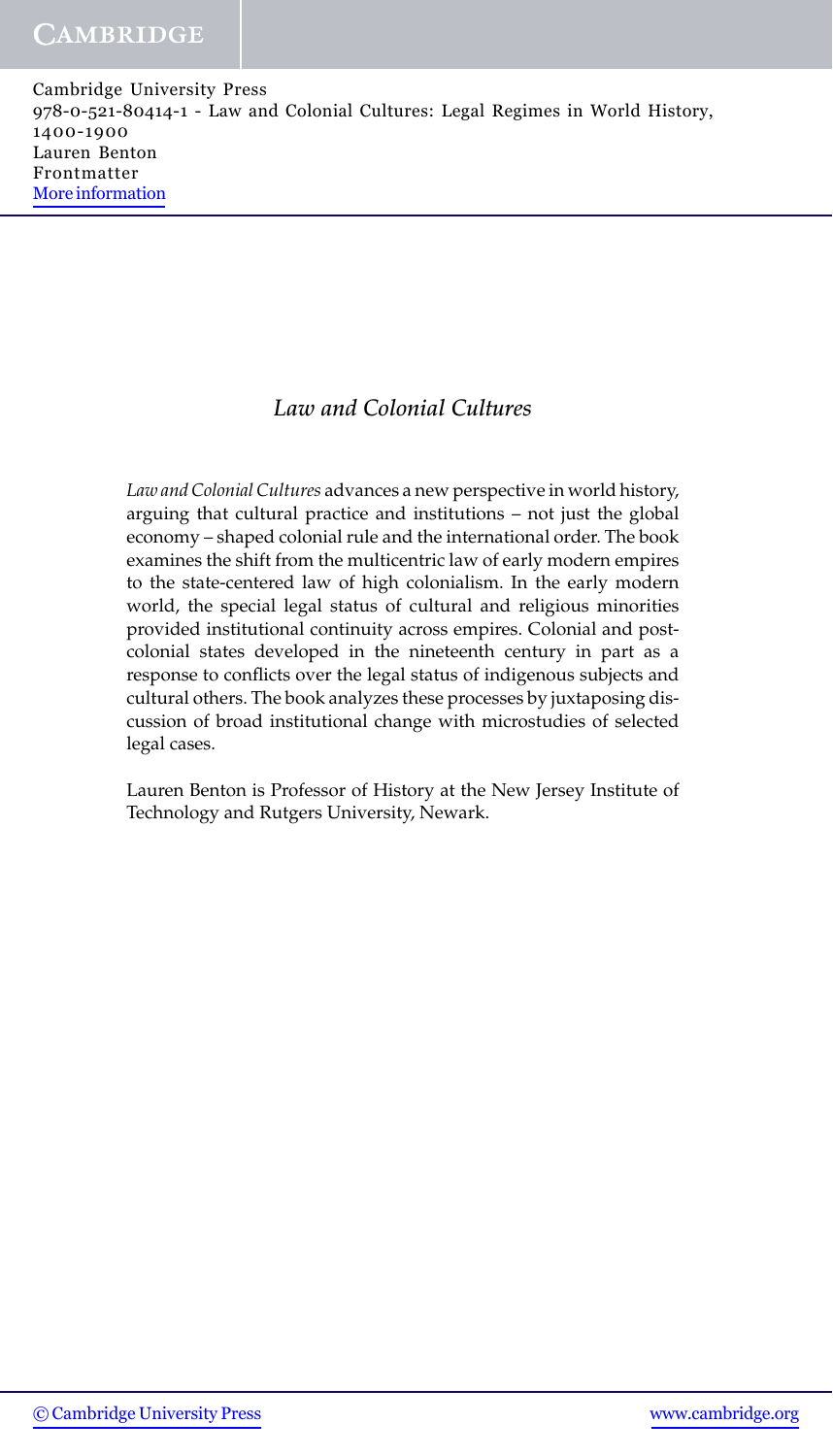### STUDIES IN COMPARATIVE WORLD HISTORY

*Editors*

*Michael Adas*, *Rutgers University Philip D. Curtin*, *The Johns Hopkins University*

*Other Books in the Series*

Michael Adas, *Prophets of Rebellion: Millenarian Protest Movements Against the European Colonial Order* (1979) Philip D. Curtin, *Cross-Cultural Trade in World History* (1984)

Leo Spitzer, *Lives in Between: Assimilation and Marginality in Austria, Brazil, West Africa, 1780–1945* (1989)

Philip D. Curtin, *The Rise and Fall of the Plantation Complex: Essays in Atlantic History* (1990)

John Thornton, *Africa and Africans in the Formation of the Atlantic World, 1400–1680* (1992)

Marshall G.S. Hodgson and Edmund Burke III (eds.), *Rethinking World History* (1993)

> David Northrup, *Indentured Labor in the Age of Imperialism, 1834–1922* (1995)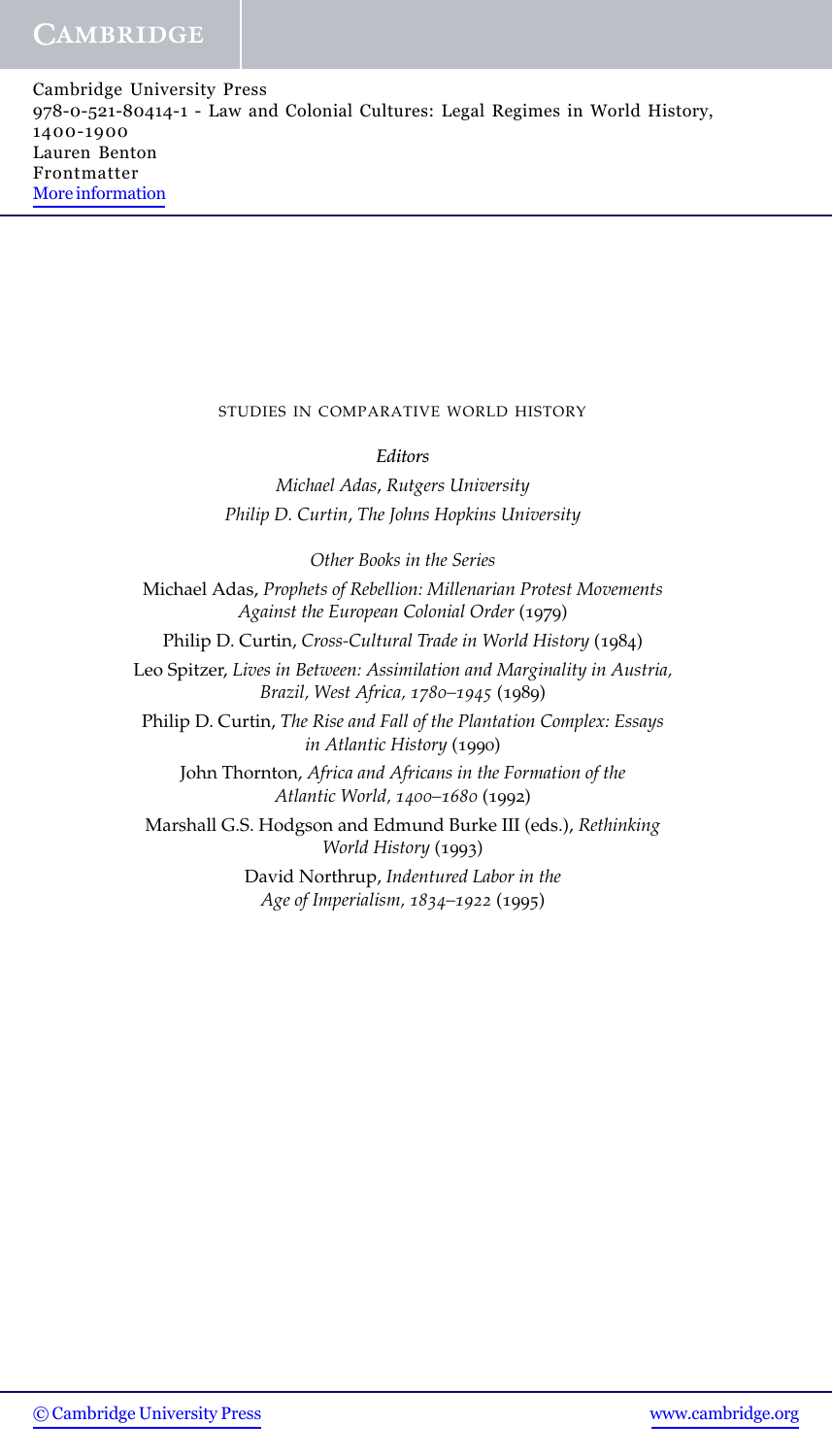# *Law and Colonial Cultures*

## *Legal Regimes in World History, 1400–1900*

LAUREN BENTON *NJIT and Rutgers University*

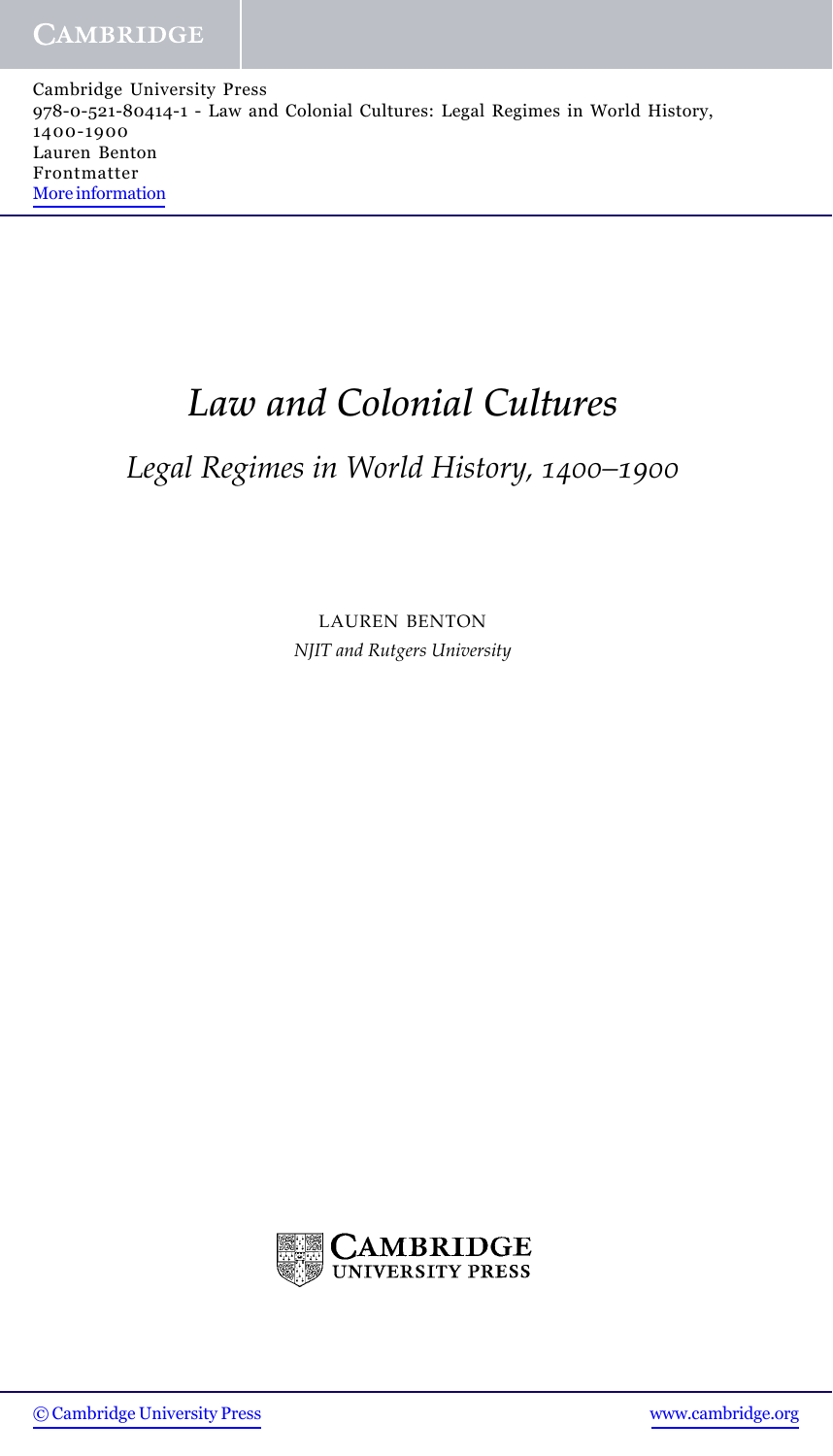> CAMBRIDGE UNIVERSITY PRESS Cambridge, New York, Melbourne, Madrid, Cape Town, Singapore, São Paulo

Cambridge University Press 32 Avenue of the Americas, New York, NY 10013-2473, USA

www.cambridge.org Information on this title: www.cambridge.org/9780521804141

© Lauren Benton 2002

This publication is in copyright. Subject to statutory exception and to the provisions of relevant collective licensing agreements, no reproduction of any part may take place without the written permission of Cambridge University Press.

First published 2002 Reprinted 2003, 2005

*A catalog record for this publication is available from the British Library.*

*Library of Congress Cataloging in Publication data*

Benton, Lauren A. Law and colonial cultures : legal regimes in world history, 1400–1900 / Lauren Benton. p. cm. – (Studies in comparative world history) Includes bibliographical references and index. ISBN 0-521-80414-0 – ISBN 0-521-00926-X (pb.) 1. International law – History. 2. International relations and culture – History. I. Title. II. Series. KZ1242 .B46 2001 341´.09 – dc21 2001035091

ISBN 978-0-521-80414-1 hardback ISBN 978-0-521-00926-3 paperback

Transferred to digital printing 2007

Cambridge University Press has no responsibility for the persistence or accuracy of URLs for external or third-party Internet websites referred to in this publication, and does not guarantee that any content on such websites is, or will remain, accurate or appropriate.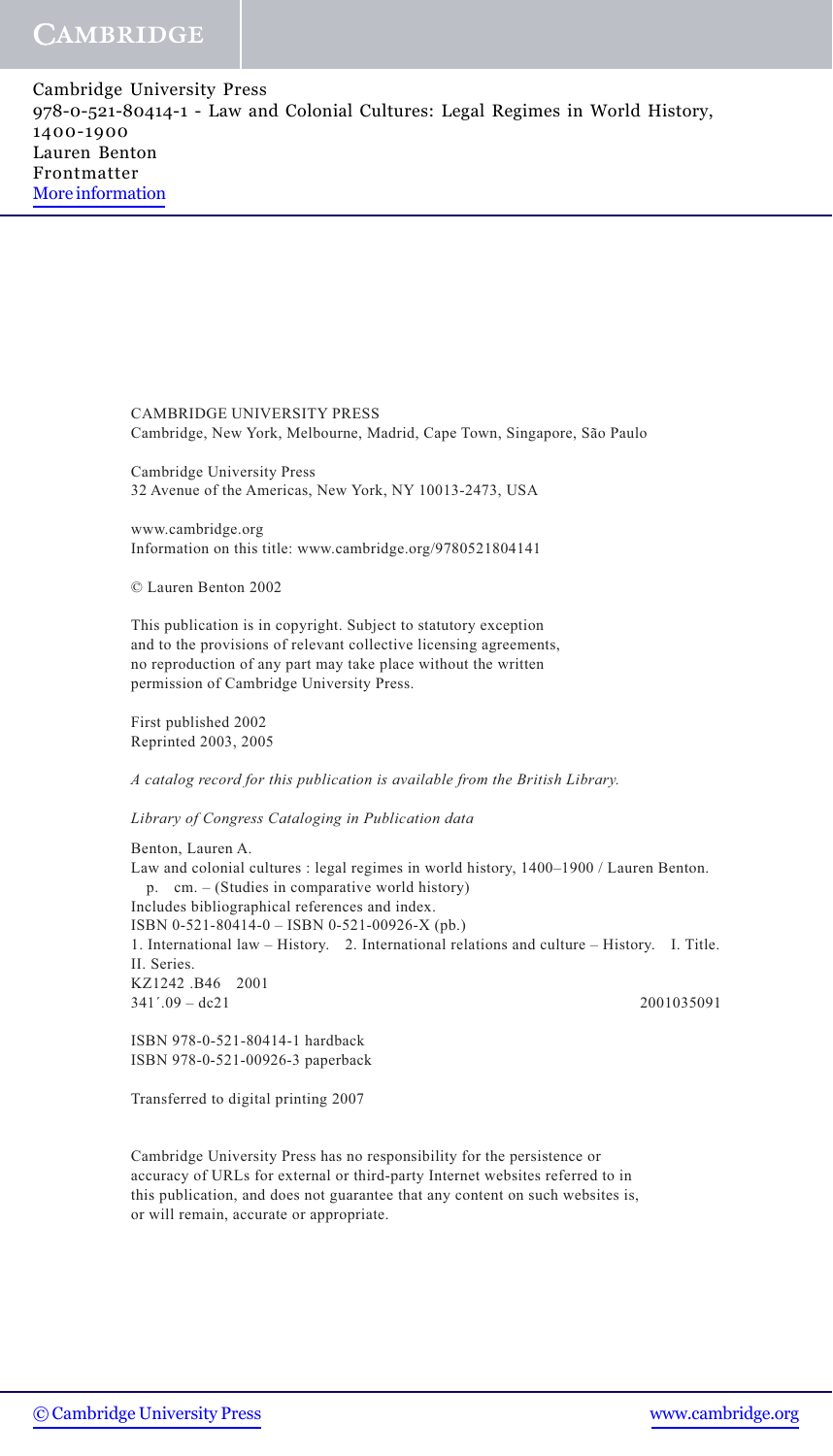> *For Eduardo, Victoria, and Gabriela*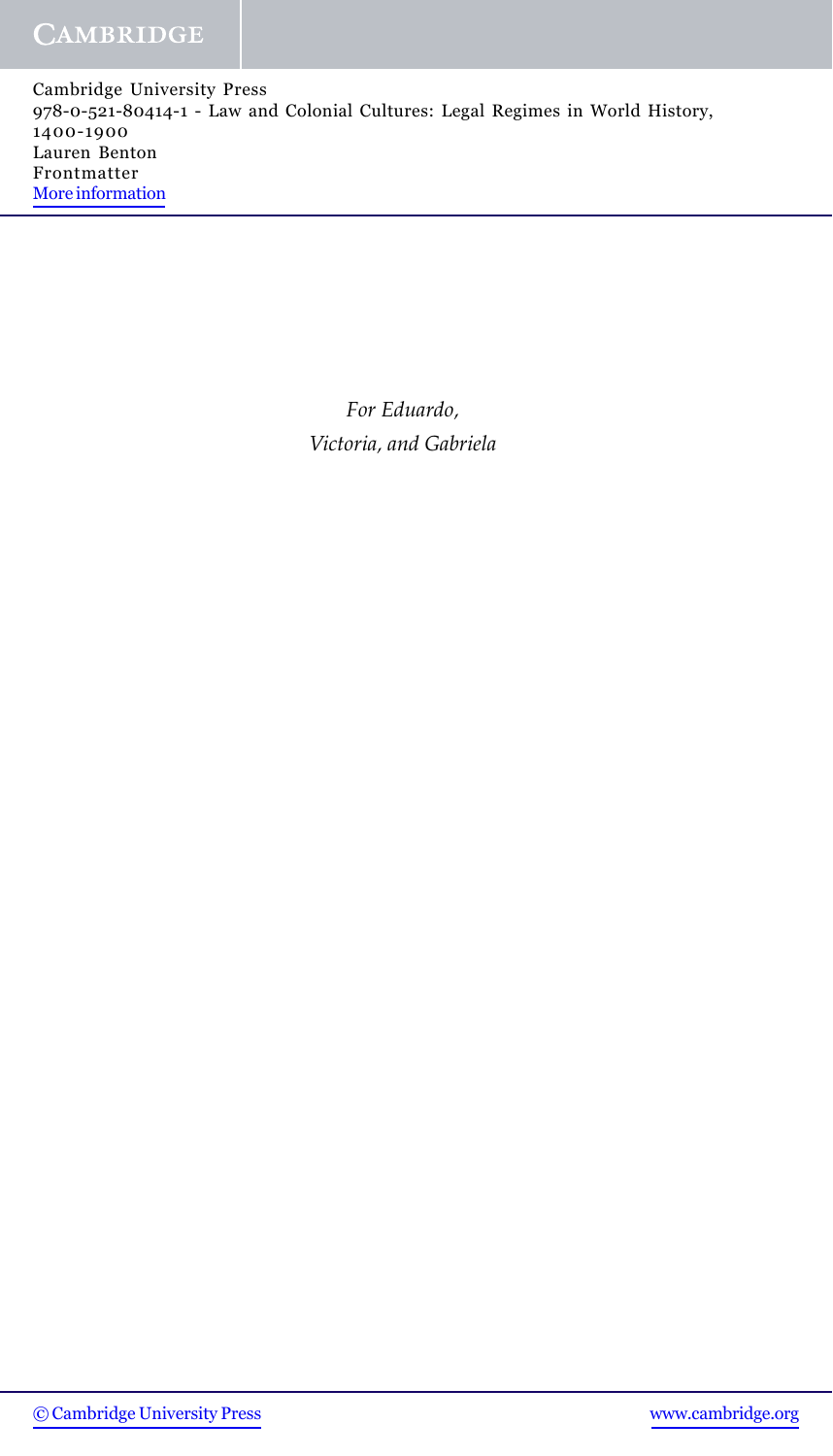## *Contents*

| Acknowledgments |                                                                                                  | <i>page</i> xi |
|-----------------|--------------------------------------------------------------------------------------------------|----------------|
| 1               | <b>Legal Regimes and Colonial Cultures</b>                                                       | 1              |
| $\overline{2}$  | Law in Diaspora: The Legal Regime of the Atlantic World                                          | 31             |
| 3               | Order out of Trouble: Jurisdictional Tensions in Catholic<br>and Islamic Empires                 | 80             |
| 4               | A Place for the State: Legal Pluralism As a Colonial Project<br>in Bengal and West Africa        | 127            |
| 5.              | Subjects and Witnesses: Cultural and Legal Hierarchies<br>in the Cape Colony and New South Wales | 167            |
| 6               | <b>Constructing Sovereignty: Extraterritoriality</b><br>in the Oriental Republic of Uruguay      | 210            |
| 7               | Culture and the Rule(s) of Law                                                                   | 253            |
| Bibliography    |                                                                                                  | 267            |
| Index           |                                                                                                  | 283            |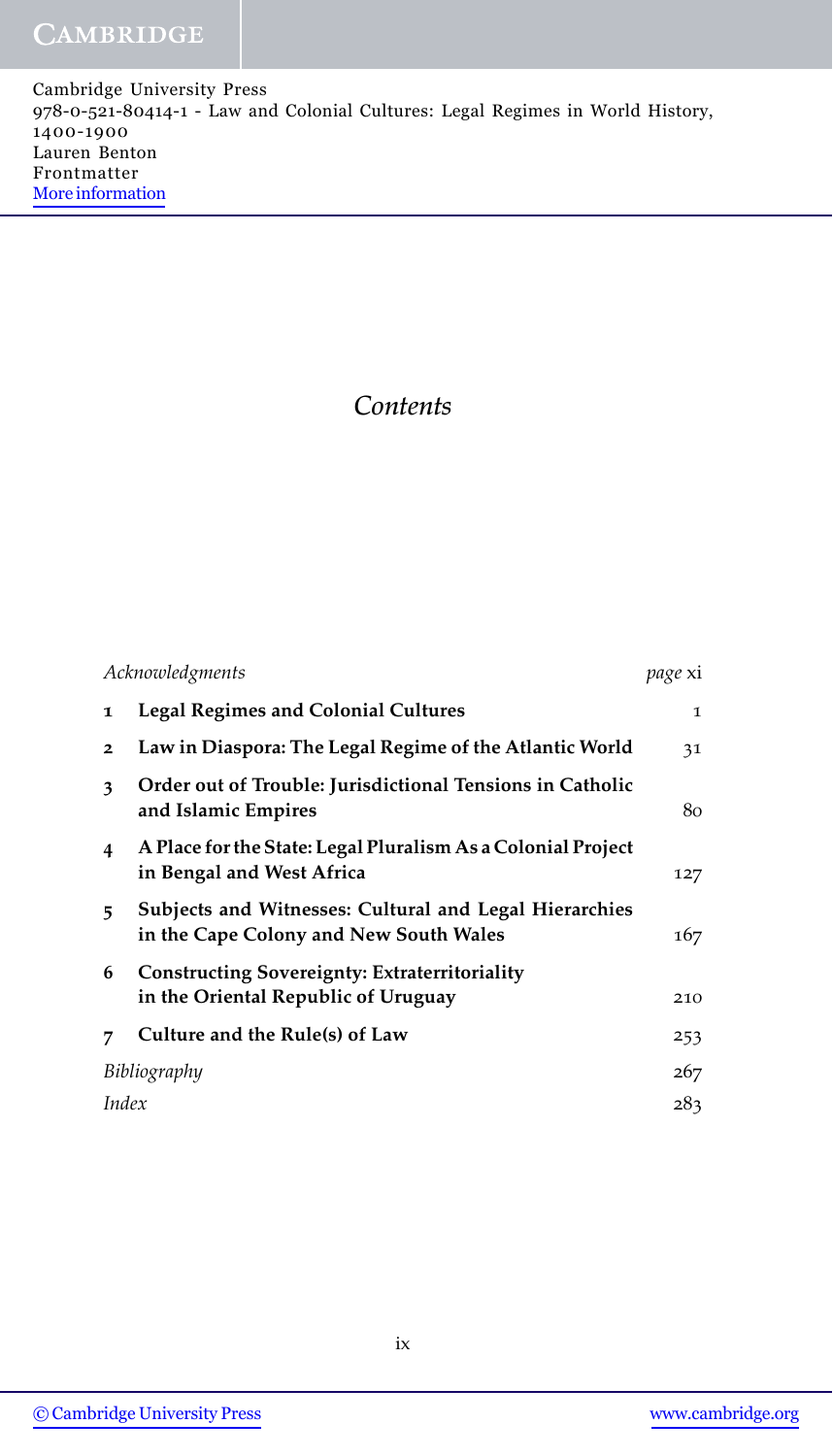## *Acknowledgments*

Some years ago I found myself in Philip Curtin's office at Johns Hopkins University asking if I could study comparative history with him. After I explained that I was interested in the history of the Iberian empires, he asked, "Why not world history?" I suggested broadening my studies to include West Africa. "World history would be better," he urged. I offered to label my interests Atlantic history and culture. "Study world history," he insisted. The training under Philip Curtin that followed – in world history – provided the foundation for this book, begun many years later and after many scholarly detours. I am grateful for his example, and for his unobtrusive mentoring over the years.

Many other scholars also provided inspiration and advice. Michael Adas encouraged the project from its earliest stages and offered sage guidance at critical points. I was able to spend a semester writing while a Samuel I. Golieb Fellow in Legal History at the NYU Law School, where William Nelson welcomed me into the Law and History Seminar. Many scholars read pieces of the work in progress and generously offered comments and encouragement. I want to thank especially Lawrence Rosen, Jane Collier, Bruce Kercher, James Muldoon, John Comaroff, Herman Bennett, Byron Cannon, Matthew Mirow, Davydd Greenwood, John Russell-Wood, Patricia Seed, Jack Greene, Richard Price, Richard Lariviere, Christopher Tomlins, Jerry Bentley, Yale Ferguson, and Peter Golden. My colleagues in the joint history department at NJIT and Rutgers University, Newark, responded patiently to queries about their diverse fields and offered uninvited but appreciated prodding. Over many good lunches, Cleo Kearns assured me that I was right – about everything.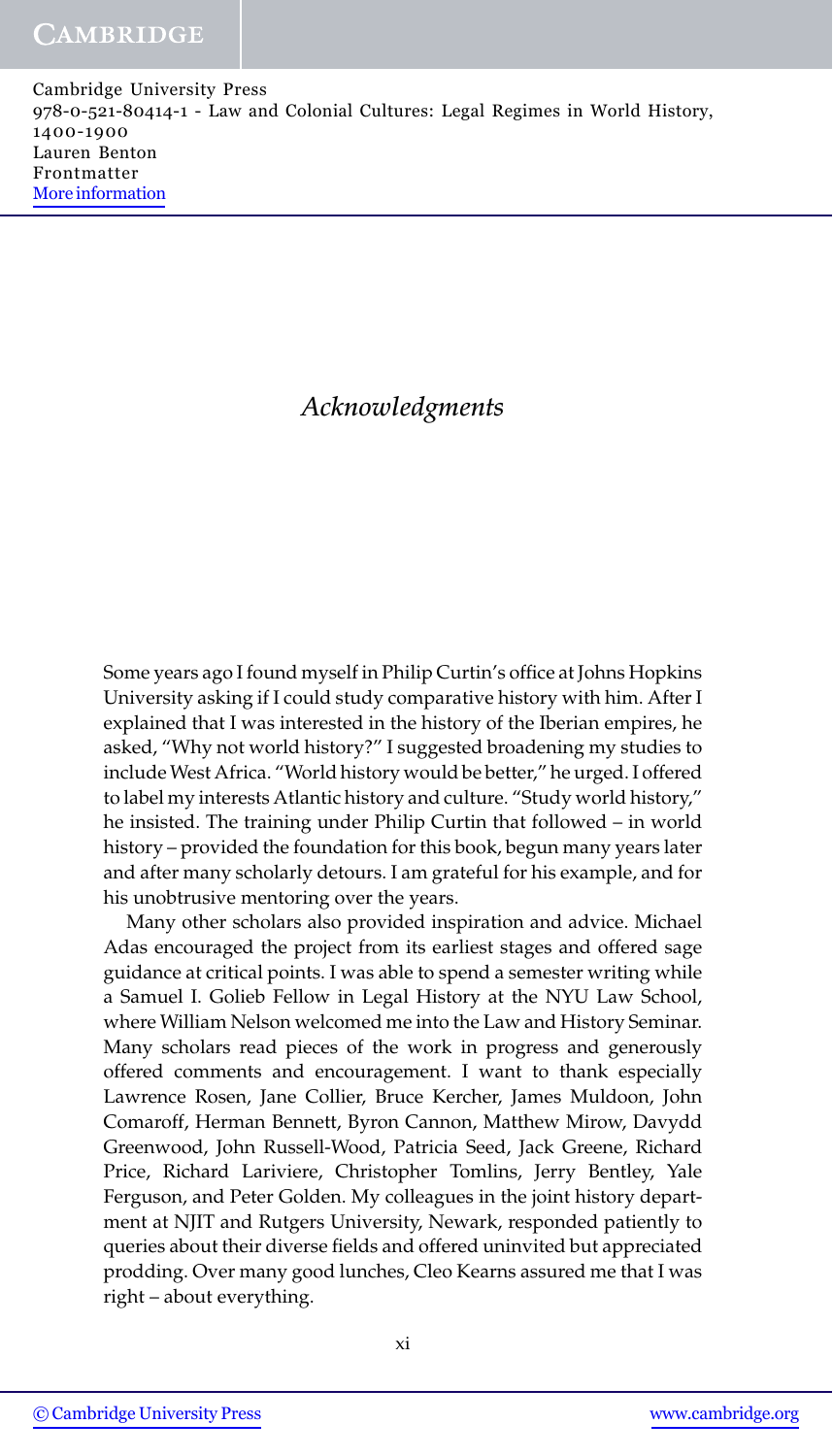#### *Acknowledgments*

I was lucky to find people willing to help me find my way in libraries and archives, too. David Hebb generously shared his expertise in using the India Office collections and the Public Record Office in London. John Charles Chasteen gave me pointers on using the judicial archives in Montevideo, and José Pedro Barrán kindly shared his own materials on law in Uruguay. Vince Harrison, Antonia Moon, and Jennifer Howes of the British Library and Nancy Brown of the University of New Mexico Library gave invaluable assistance in locating documents in their collections. I received excellent service from the interlibrary loan staffs at NJIT and Rutgers University, Newark, and Michael Byrnes at NJIT assisted in gathering bibliographic information.

Preliminary research was supported by a small grant from the Spencer Foundation on cross-cultural legal advocacy, and I was able to conduct research in Uruguay thanks to a Fulbright grant. Trips to London would not have been possible without the hospitality of Jane Waldfogel and David Hebb.

The best kind of help came from my family. The book would have taken much longer without Charlotte Benton's gentle, but frequent, queries about its progress. Eduardo, Victoria, and Gabriela Garcia managed to agree that I should keep working even when it took me away from them for too long. I will remember with sadness that the writing was punctuated by the illness and death of my father, George Benton, who taught me by example how to combine intellectual pursuits with the joy of family and friends.

I would like to thank several institutions and journals for allowing me to reprint material from the following articles: "'The Laws of This Country': Foreigners and the Legal Construction of Sovereignty in Uruguay, 1830–1875," *Law and History Review* 19 (3) 2001: 479–511; "The Legal Regime of the South Atlantic World: Jurisdictional Complexity As Institutional Order," *Journal of World History* 11 (1) 2000: 27–56; "Colonial Law and Cultural Difference: Jurisdictional Politics and the Formation of the Colonial State," *Comparative Studies in Society and History* 41 (3) 2000: 563–88, reprinted with the permission of Cambridge University Press; "Making Order out of Trouble: Jurisdictional Politics in the Spanish Colonial Borderlands," *Law and Social Inquiry* 26 (2) 2001: 373–401; L. Benton and J. Muth, "On Cultural Hybridity: Interpreting Colonial Authority and Performance," *Journal of Colonialism and Colonial* History 1 (1) 2000 (http://muse.jhu.edu/journals), @ The Johns Hopkins